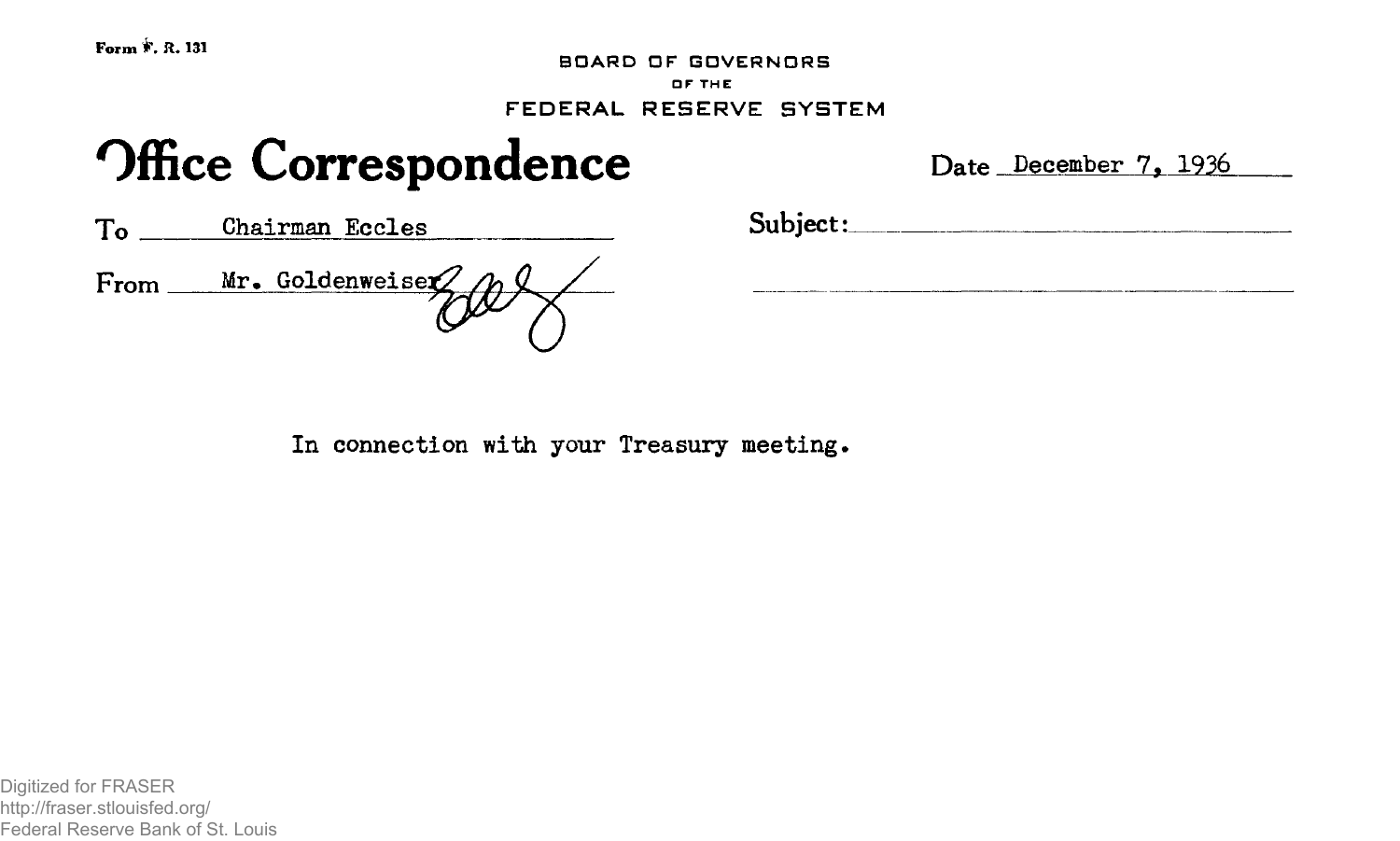Tr. 8 December 7, 1936

## CURRENT COMMENTS IN BRIEF

#### Excess reserves

Excess reserves of member banks showed no change in the week ending December 2.

### Reporting member banks

Deposits of weekly reporting member banks increased further in recent weeks, reflecting largely the steady inflow of gold and Treasury disbursements, with little change in loans and investments. New York banks increased their holdings of Government obligations in the week ending December 2, bringing them to the level of four weeks ago. These banks generally increase their holdings of Government obligations in the weeks preceding new Treasury financing, as the result of purchases of securities about to mature to be offered in exchange for new issues. Commercial loans at New York banks continued to increase somewhat, while outside New York they have shown little change in recent weeks.

#### Foreign trade surplus in October

The foreign trade figures just out for October show that part of the recent inflow of gold may reflect the season's merchandise movement. The export surplus amounted to  $$53,000,000$ , which is an increase of  $$21,000,000$  over October 1935. Orders arising out of rearmament programs abroad undoubtedly played a part. Aircraft and other machinery, iron and steel manufactures, copper, coal, and cotton were among the exports showing the greatest increase over last year. The increase in our imports was chiefly in rubber, fertilizer, and certain food products.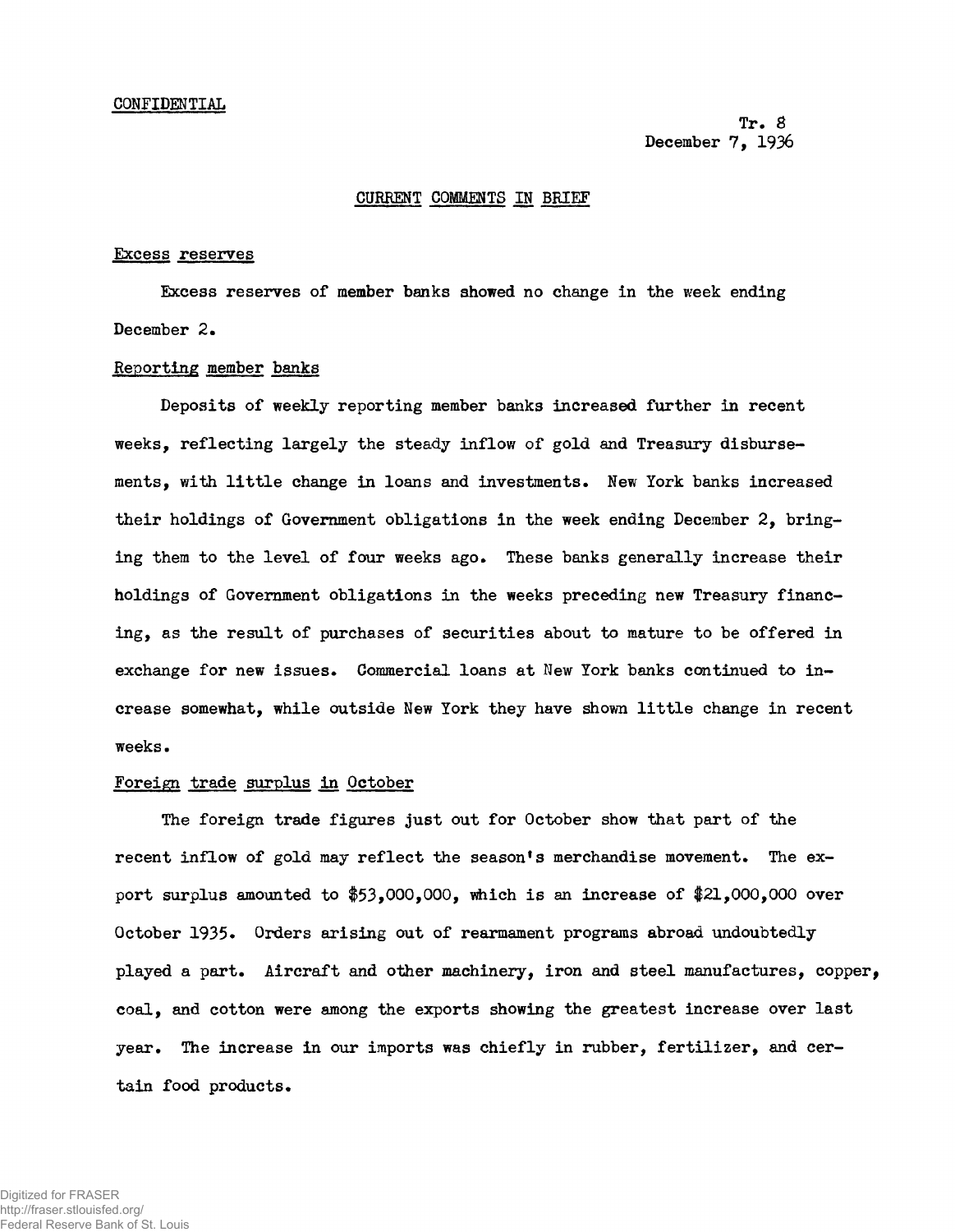## Stock market

The stock market has been rather less active during the last two weeks, with trading amounting as a rule to about 2,000,000 shares per day. The average level of stock prices has not changed much, but it has had recently a slightly downward trend — which was first shown in railroad stocks and later in industrials•

Foreigners sold American securities last week. The heaviest selling occurred on Wednesday and coincided with a sharp decline on the stock exchange here and a break in London accompanying the "constitutional crisis". Englishmen sold American stocks on balance every day of the week. Other countries, with occasional exceptions, bought moderate amounts. The net result was the withdrawal of  $$5,000,000$  to  $$10,000,000$  of foreign money from our security markets. British stocks in London have also declined somewhat from their prices in the middle of November, which were the highest since the autumn of 1930.

#### Dividend payments

Statistics on dividends declared during November, as compiled by the New York Times, summarize the cumulative effect of the many dividend declarations of recent weeks, when corporations have been making distributions to avoid the tax on undistributed earnings. The total for November was \$880,000,000, exclusive of declarations by banks and insurance companies. This compares with a preceding maximum of about \$560,000,000 in December 1930. Dividend declarations during the past month included about 1,100 corporations of which more than 300 were extra. Sub-groups which show large declarations, although not necessarily the largest increases as compared with last November, are oil companies, public utilities, and companies making automobiles.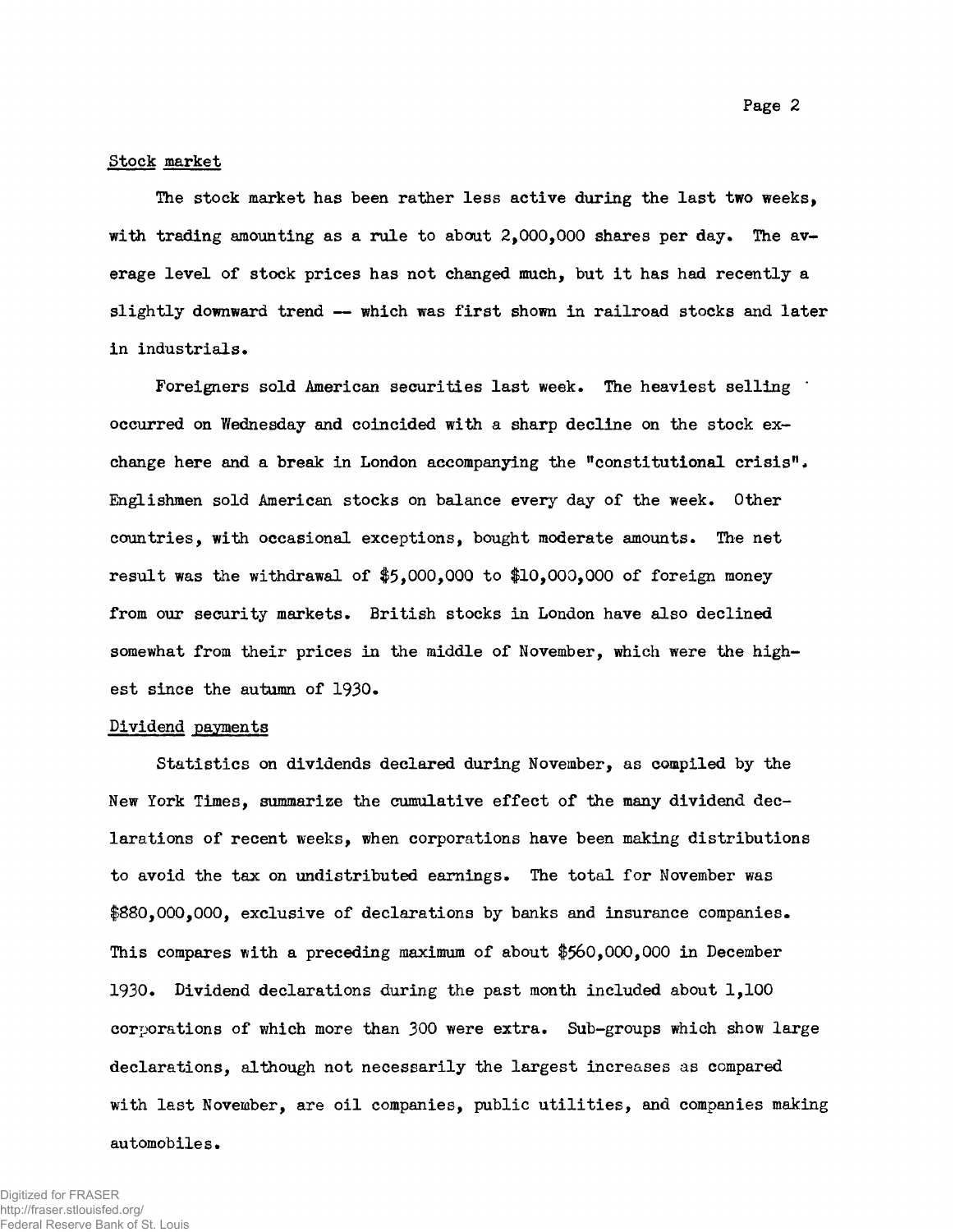

CONFIDENTIAL

Tr. 7 November 30, 1936

## CURRENT OOMMEHTS IN BRIEF

#### Excess reserves

On November 26 member bank excess reserves amounted to \$2,210,000,000, a drop of  $$70,000,000$  from a week ago. This decline reflected principally a seasonal increase of  $$50,000,000$  in money in circulation.

During the current statement week ending December 2 it is expected that excess reserves will show little change. In fact, little change in excess reserves is expected to occur between now and the December 15 financing. Money in circulation will increase, but it is likely that this increase will be partially offset by additions to the gold stock. During the Christinas season money in circulation is expected to increase further by approximately  $$200,000,000$ , but there will be a rapid decrease after Christmas, and by the end of January it is estimated that over  $$300,000,-$ 000 will return from circulation.

## Reporting member banks

Growth in excess reserves in recent months has been accompanied by an increase in bankers' balances to new high levels. On November 18 domestic bankers' deposits in weekly reporting banks amounted to nearly  $$6,300,000,000$  as compared with an average of about  $$5,600,000,000$  in the first half of this year. Over  $2,500,000,000$  of these deposits are in New York City banks.

Holdings of Government obligations by New York City banks declined further in the week ending November 25 and showed little change on Friday. Government obligations held by these banks are now back to where they were prior to ihe heavy financing of the Treasury in June. Commercial loans at New York banks declined during the week while Street loans

advanced.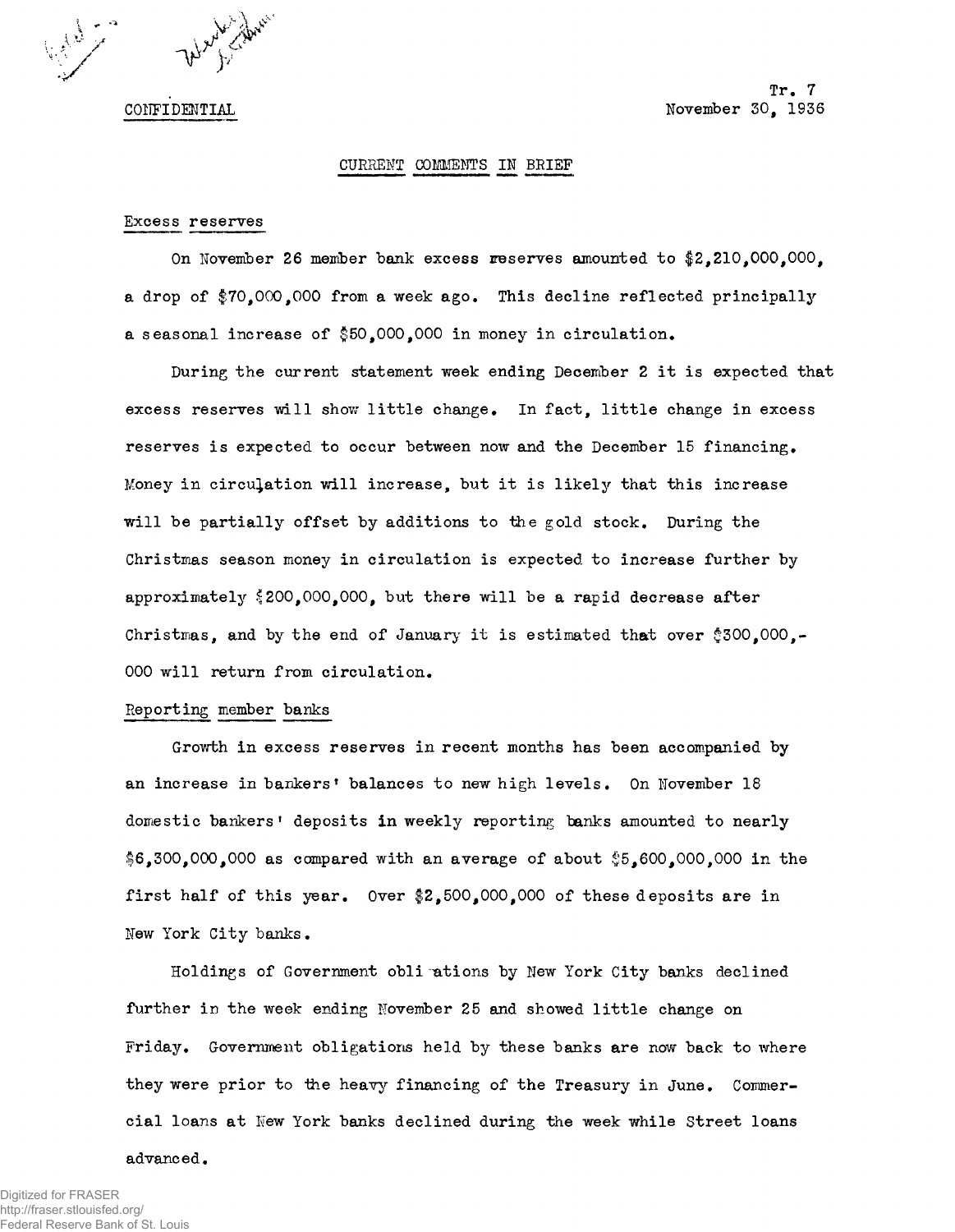#### Stock market

Activity in the stock market has diminished somewhat further during the past week, with sales approximating 2,000,000 shares per day. Average prices, after a sharp decline on Monday and a subsequent advance, were on Friday, November 27 at about the same level as on the preceding Saturday. The Standard Statistics index for 90 stocks, at 137.7 percent of the 1926 average, was about half way between the highest and lowest levels reached since the election and somewhat above the level of late October. Industrial stocks continue to be higher than before the election, while railroad and utility stocks continue to be lower.

A seat on the Hew York Stock Exchange sold during the week at \$95,000, down \$7,000 from the preceding week and at the lowest level since the spring of 1935, when a seat sold at \$65,000.

## Reduced foreign buying o£ American securities following the President's warning

Since the President's statement to the press on November 13 expressing concern over the flow of foreign funds to our security markets and indicating that measures of control were being considered, foreign buying of American securities has been irregular. On the two days following the statement, and three separate later days, foreign sales exceeded purchases. For the entire period November 14 - November 28 it is estimated that foreigners have added less than \$15,000,000 to their holdings. This contrasts with the practically uninterrupted buying on balance in the previous month and a half during which weekly additions to holdings of American securities ranged from \$25,000,000 to  $$50,000,000$ .

Page 2